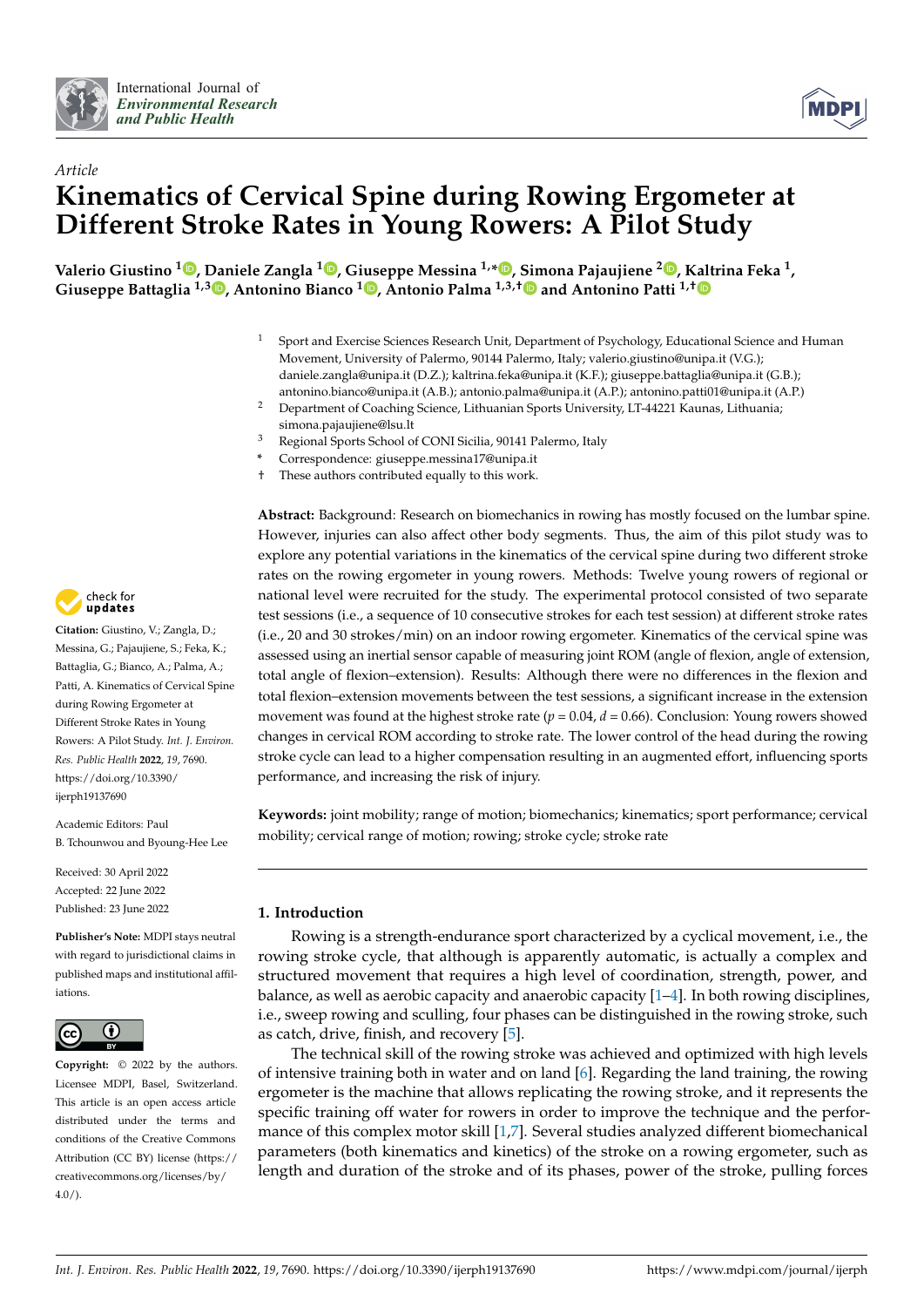on the handle, pushing forces on the foot stretcher, trajectory of movement of the handle, length of displacement of the seat, and joints angles [\[1,](#page-6-0)[7\]](#page-6-4).

Research into the kinematics of rowers shows many studies that detected differences in stroke rowing between athletes (e.g., junior vs. senior or elite vs. beginning) [\[1](#page-6-0)[,8\]](#page-6-5), between types of rowing ergometers (e.g., fixed head vs. moving head) [\[9\]](#page-6-6), and between different stroke rates [\[10\]](#page-6-7).

Focusing on the kinematics of rowing stroke can be useful in preventing the risk of injury and improving sports performance [\[7](#page-6-4)[,11](#page-6-8)[,12\]](#page-6-9). In particular, the scientific literature agrees that lumbar spine injuries represent the most frequent injury in rowers. For this reason, previous research groups investigated the kinematics of rowing stroke in this region [\[13–](#page-6-10)[17\]](#page-6-11). In a seminal work by McGregor et al. (2004), the lumbar spinal motion during three different stroke ratings was examined, finding kinematics changes at higher rowing intensities [\[10\]](#page-6-7). However, other less common injuries can affect other anatomical sites such as upper and lower limbs, chest, and shoulders [\[5](#page-6-2)[,18\]](#page-6-12). To the best of our knowledge, no studies have investigated the biomechanics of the upper spine during rowing ergometer. However, the biomechanics of this area during the rowing stroke cycle may need to be investigated further. Indeed, the kinematics of the cervical spine could be of interest not only with regard to injury prevention but also relevant to obtaining the best possible performance [\[19\]](#page-6-13), avoiding compensatory movements that could negatively affect the health of the lumbar spine and also the competition.

Thus, based on previous biomechanical studies on the lumbar spine at different stroke ratings, this pilot study aimed to explore any potential variations in the kinematics of the cervical spine, in terms of cervical range of motion (ROM) (i.e., flexion and extension), during two different stroke rates on rowing ergometer in young rowers.

The choice to consider young rowers for our study is founded on the fact that previous research has shown differences in both kinematic and kinetic parameters in rowing technique between young and senior rowers and also on the basis of the higher rate of injuries that occurs in young rowers compared to seniors [\[1](#page-6-0)[,8](#page-6-5)[,20\]](#page-6-14).

The hypothesis of our study is that young rowers could show higher cervical ROM at the highest stroke rate due to their lack of rowing experience.

#### **2. Materials and Methods**

#### *2.1. Participants*

Twelve young rowers (Male: 5; Female: 7; age:  $13 \pm 0.85$  years; height:  $156.42 \pm 8.53$ cm; weight:  $51.37 \pm 11.17$  kg) from the CUS Palermo rowing team (Centro Universitario Sportivo di Palermo, Palermo, Italy) were recruited for the study. The Sport and Exercise Sciences Research Unit of the University of Palermo first presented the research to the rowing university sports team and, following the participation acceptance, it was presented to the athletes and their parents, requesting their participation on a voluntary basis after completing and signing informed consent. The inclusion criteria were the following: athletes of regional or national level; athletes belonged to categories under 15; athletes from 2 to 3 years of rowing experience; athletes regularly trained on the rowing ergometer. Participants were excluded in case of any kind of injury at the time of the study or injuries in the 6 months prior to enrollment in the study. Table [1](#page-1-0) shows the characteristics of the participants.

<span id="page-1-0"></span>**Table 1.** Characteristics of the participants.

|     | п | Age            | Height          | Weight          |
|-----|---|----------------|-----------------|-----------------|
| М   |   | $13.00 + 0.89$ | $155.36 + 8.09$ | $50.13 + 10.82$ |
| Е   |   | $13.09 + 0.83$ | $156.09 + 8.87$ | $52.00 + 11.49$ |
| ТОТ |   | $13.00 + 0.85$ | $156.42 + 8.53$ | $51.37 + 11.17$ |

Legend. M, male; F, female; TOT, sample; *n*, number of participants.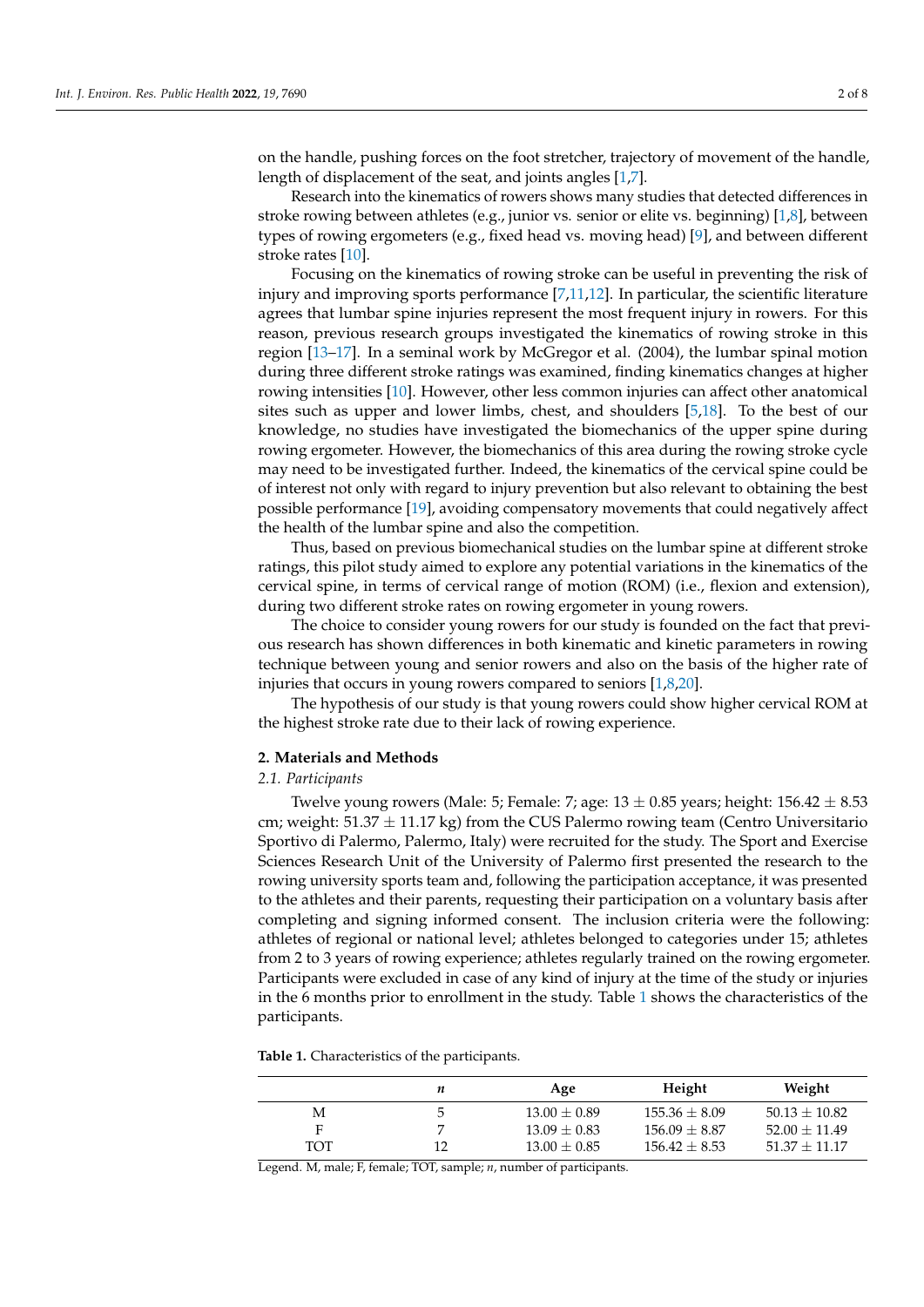As minors, the parents of the participants provided informed written consent to participate in the study. The study, conducted in accordance with the recommendations of the Declaration of Helsinki, has been approved by the Bioethics Committee of the University of Palermo (n. 59/2021).

#### *2.2. Experimental Protocol*

For this experimental protocol, we adopted the methodological approach of previous studies on rowing ergometers, assuming the bilateral symmetry of the rowing stroke movement and evaluating the kinematics in the sagittal plane [\[1](#page-6-0)[,21\]](#page-6-15).

As described in detail below, kinematics of the cervical spine was assessed on an indoor rowing ergometer (Concept2, Model C; Concept2 Inc., Morrisville, VT, USA) during two separate test sessions of different stroke rates using a wireless, computer-aided inertial sensor (MooverTM, Sensor Medica, Guidonia Montecelio, Rome, Italy). This device is capable of measuring joint ROM at a data acquisition frequency of 1 KHz with the related software (freeStep®, Sensor Medica, Guidonia Montecelio, Rome, Italy).

In particular, during the experimental protocol, each participant was asked to perform 5 min of warm-up and subsequently to perform the two test sessions with a rest period of 5 min between them. Each test session consisted of a sequence of 10 consecutive strokes at the stroke rate of 20 strokes/min (spm) for the first test session (T20) and 30 strokes/minute (spm) for the second test session (T30), respectively. The choice to adopt the stroke rates of 20 and 30 spm for the test sessions was based on the fact that these cadences are within the typical range of training and competition [\[9](#page-6-6)[,22\]](#page-6-16).

During each test session, the inertial sensor was positioned in the middle of the frontal bone of the skull and above the bridge of the nose and fastened around the head with an elastic band. The following cervical ROM parameters in the sagittal plane were recorded: angle of flexion (F), angle of extension (E), and total angle of flexion–extension (F–E). The same researcher carried out all the measurements. All the protocol was carried out under the supervision of a certified European rowing coach.

### *2.3. Statistical Analysis*

The Shapiro–Wilk test was carried out to evaluate the distribution of data.

For statistical analysis, the average value of the 10 strokes of all parameters (i.e., F, E, F–E) was considered for each test session. Hence, the means and standard deviations of F, E, and F–E were calculated.

The paired sample *t*-test was used to examine differences in the parameters considered between the two test sessions. The *p*-value was set statistically significant at  $p < 0.05$ . The effect size was calculated through the Cohen's *d* for paired sample using G\*Power software 3.1.9.2 (Heinrich Heine University, Düsseldorf, Germany) considering the effect size conventions reported by Cohen (i.e., small effect:  $d \geq 0.2$ ; medium effect:  $d \geq 0.5$ ; large effect:  $d > 0.8$  [\[23\]](#page-6-17).

Data were analyzed using IBM SPSS 23.0 (IBM Corporation, Armonk, NY, USA).

#### **3. Results**

The Shapiro–Wilk test revealed that data were normally distributed.

The paired sample *t*-test showed a significant difference in the E movement between T20 and T30 (*p* = 0.04, *d* = 0.66), as shown in Figure [1,](#page-3-0) whether no differences were found both in the F and F–E movements. Table [2](#page-3-1) summarizes the values of the statistics.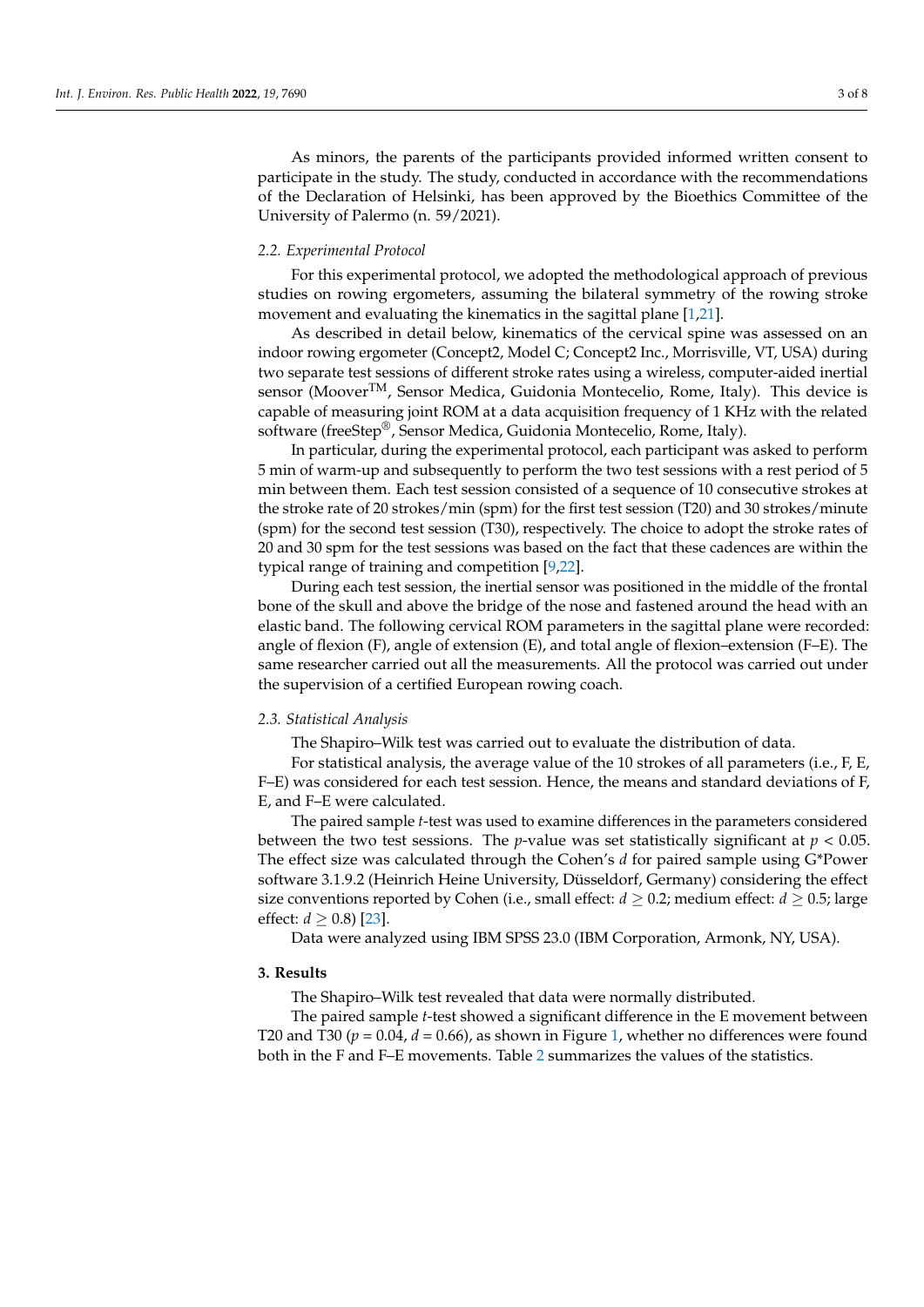<span id="page-3-0"></span>

**Figure 1.** Movement of head extension at the two different test sessions. **Figure 1.** Movement of head extension at the two different test sessions.

<span id="page-3-1"></span>**Table 2.** Values of the cervical spine biomechanical parameters during the two test sessions. **Table 2.** Values of the cervical spine biomechanical parameters during the two test sessions.

|               | T20            | T30                                                                                                                   |      |      |
|---------------|----------------|-----------------------------------------------------------------------------------------------------------------------|------|------|
| F (degrees)   | $7.01 + 4.24$  | $6.77 + 4.65$                                                                                                         | n.s. | -    |
| E (degrees)   | $8.12 + 3.17$  | $9.94 + 3.10$                                                                                                         | 0.04 | 0.66 |
| F-E (degrees) | $15.12 + 3.97$ | $16.70 \pm 3.83$                                                                                                      | n.s. | -    |
|               |                | Legend. F, cervical angle of flexion; E, cervical angle of extension; F-E, total angle of cervical flexion-extension; |      |      |

Legend. F, cervical angle of flexion; E, cervical angle of extension; F–E, total angle of cervical flexion– T20, test session at the stroke rate of 20 spm; T30, test session at the stroke rate of 30 spm. extension; T20, test session at the stroke rate of 20 spm; T30, test session at the stroke rate of 30 spm.

#### **4. Discussion**

**4. Discussion** The aim of this pilot study was to explore any potential variations in the kinematics of the cervical spine in the sagittal plane by comparing movements of cervical flexion and extension during two separate tests on a rowing ergometer at 20 and 30 spm in young rowers. Our hypothesis was partially confirmed because young rowers showed a significant increase in the angle of cervical extension at the highest stroke rate, although no changes in the flexion movement were found.

It should be mentioned that the majority of studies on spine kinematics in rowers concern the lumbar region and, to the best of our knowledge, no research has investigated the upper spine, and this precludes the comparison of the results of this study.

Notwithstanding the foregoing, our findings can be explained by factors such as the performance level, the competitive level, and the rowing experience, as described  $below [10, 11, 24-27].$ 

Regarding the performance level, a pivotal work on the kinematics of the lumbar spine in rowing reported greater sp[ine](#page-6-7) changes at higher stroke ratings [10]. In detail, McGregor et al. (2004) investigated the lumbopelvic and lumbothoracic spinal motion at different stroke rates on an ergometer (i.e., 17–20, 24–28, and 28–36 spm, respectively) in a group of ten collegiate level rowers finding, at higher stroke rates, a significant reduction in the anterior lumbopelvic rotation at the catch phase, and, although not significant, an increase in the posterior lumbopelvic rotation [\[10\]](#page-6-7). Moreover, the authors detected a similar but not significant reduction in the lumbothoracic flexion at the catch phase and no changes in the angle of the lumbothoracic extension [\[10\]](#page-6-7).

As for the competitive level, Hase et al. (2004) detected a significantly lower trunk extension and lumbar flexion in competitive rowers compared to non-experienced row-ers [\[27\]](#page-6-19). Similarly, Smith and Spinks detected differences in biomechanical performance variables between novice, good athletes, and elite rowers, emphasizing the influence of rowing level on stroke quality [\[28\]](#page-7-0).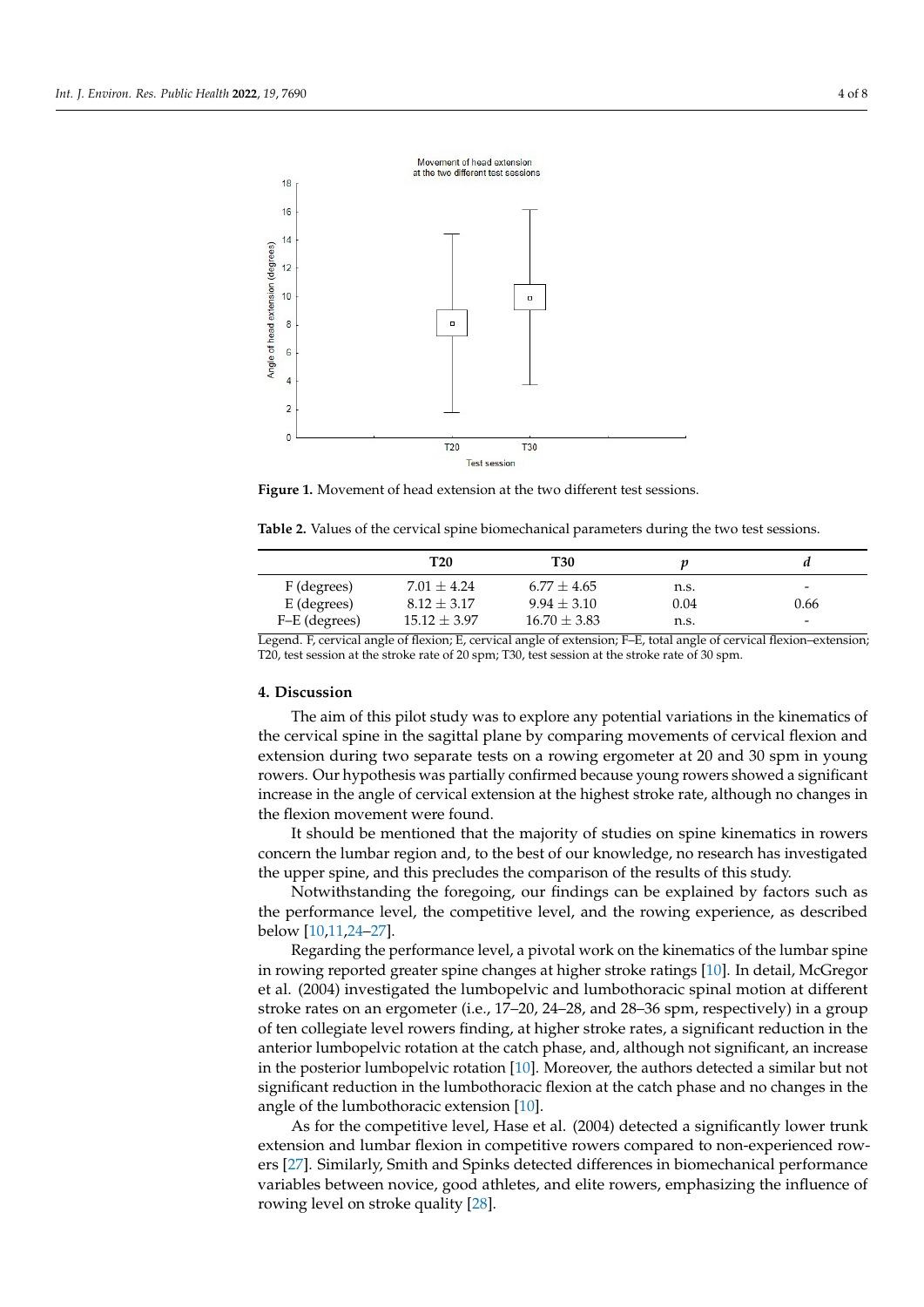Cerne et al. (2013) investigated the differences in kinematics and kinetics parameters by combining the two abovementioned factors, which are the performance level and the competitive level [\[1\]](#page-6-0). In particular, the authors analyzed rowing biomechanical parameters at different stroke rates (i.e., 20, 26, and 34 spm) between participants of different competitive levels (i.e., elite, junior, and non-rowers) and found that elite rowers use a similar technique at all stroke rates; this result was also comparable in junior rowers, while technique differences were found in non-rowers [\[1\]](#page-6-0).

Lastly, among the factors that may explain the outcomes we found, it is worth mentioning the lack of rowing experience in young athletes that can influence rowing kinematics [\[11\]](#page-6-8). Indeed, although the participants recruited were at the regional or national level, they only had 2 or 3 years of experience, and for this reason, the young rowers may not have achieved a good command of the technique that the complex movement of rowing requires [\[1\]](#page-6-0). As a matter of fact, young rowers often show a higher annual incidence of injuries than seniors because of the lack of experience or the inadequate training, as reported in a recent review by Thornton et al. (2017), in which authors analyzed rowing-specific injury in detail [\[20\]](#page-6-14).

Inadequate training can lead to the acquisition of an inappropriate technique, which could negatively affect the performance and augment the risk of injury  $[1,7,11]$  $[1,7,11]$  $[1,7,11]$ . In fact, the cyclical movement of the rowing stroke induces both repetitive loading and unloading of the spine, causing back injuries, especially in the lumbar region, the most common type of injury that occurs in rowers [\[5,](#page-6-2)[7](#page-6-4)[,8](#page-6-5)[,15](#page-6-20)[,20\]](#page-6-14).

Notwithstanding the role of the upper spine [\[29,](#page-7-1)[30\]](#page-7-2), no studies have investigated the effect on the cervical region in rowers so far, not only for the risk of injury but also because it could influence the movements of the lumbar spine. As a matter of fact, a recent study emphasized the importance of multi-segmental spine kinematics analysis in rowing [\[31\]](#page-7-3). Indeed, and this can further explain our findings, the rowing stroke cycle consists of two macro-phases corresponding to the drive phase and the recovery phase, and particularly, during the drive phase, there is a distal to the proximal extension of all spine regions, which is essential for transferring the force from the lower limbs to the upper body [\[31\]](#page-7-3). In an opposite way, during the recovery phase is detected a proximal to distal flexion sequencing in order to achieve the optimal position for the subsequent drive phase [\[31\]](#page-7-3). With regard to the increase in the cervical extension movement that we found, we suggested an altered motor pattern that may occur simultaneously, one as a consequence of the other, as follows: (1) during the recovery phase, young athletes who have a lower technique may not reach the maximum possible flexion, (2) and this leads to compensatory movements, such as the excess in the cervical extension movement, during the next phase trying to generate a greater force due to an incomplete loading in the previous phase. As a matter of fact, the magnitude of the lower spine flexion increases with increasing rowing activity time [\[15\]](#page-6-20).

Despite the lack of research on this topic, cervical spine injuries can often occur in other water sports activities [\[32\]](#page-7-4). For instance, forced hyperextension represents the cause of cervical injury in bodysurfers [\[33\]](#page-7-5). Although there are no detailed data on the rate of injuries in the cervical spine, it is widely recognized that the third most frequent injury in rowers, which is shoulder pain, can depend on neck muscle overuse, and improper use of these could indirectly emphasize the other [\[20\]](#page-6-14). In another study in high school rowers monitored during an entire academic year, the rate of neck injuries in boys was equal to that of the shoulders, while in girls, it was equivalent to that of the arms, elbows, and upper back [\[34\]](#page-7-6). The incidence of neck injuries was also investigated in adult rowers in a study by Carron et al. (2017) [\[35\]](#page-7-7). The authors reported that among the symptoms experienced by adult rowers following a single-handed transatlantic rowing race, 83% were traumatic injuries, including neck pain [\[35\]](#page-7-7).

Since the rowing stroke requires the involvement of segmental coordination of the entire kinetic chain (i.e., sequential order of body segment movements) in order to transfer energy from the lower to the upper limbs with load/unload of the spine [\[5,](#page-6-2)[24,](#page-6-18)[36\]](#page-7-8), the effect on the cervical spine should be properly investigated.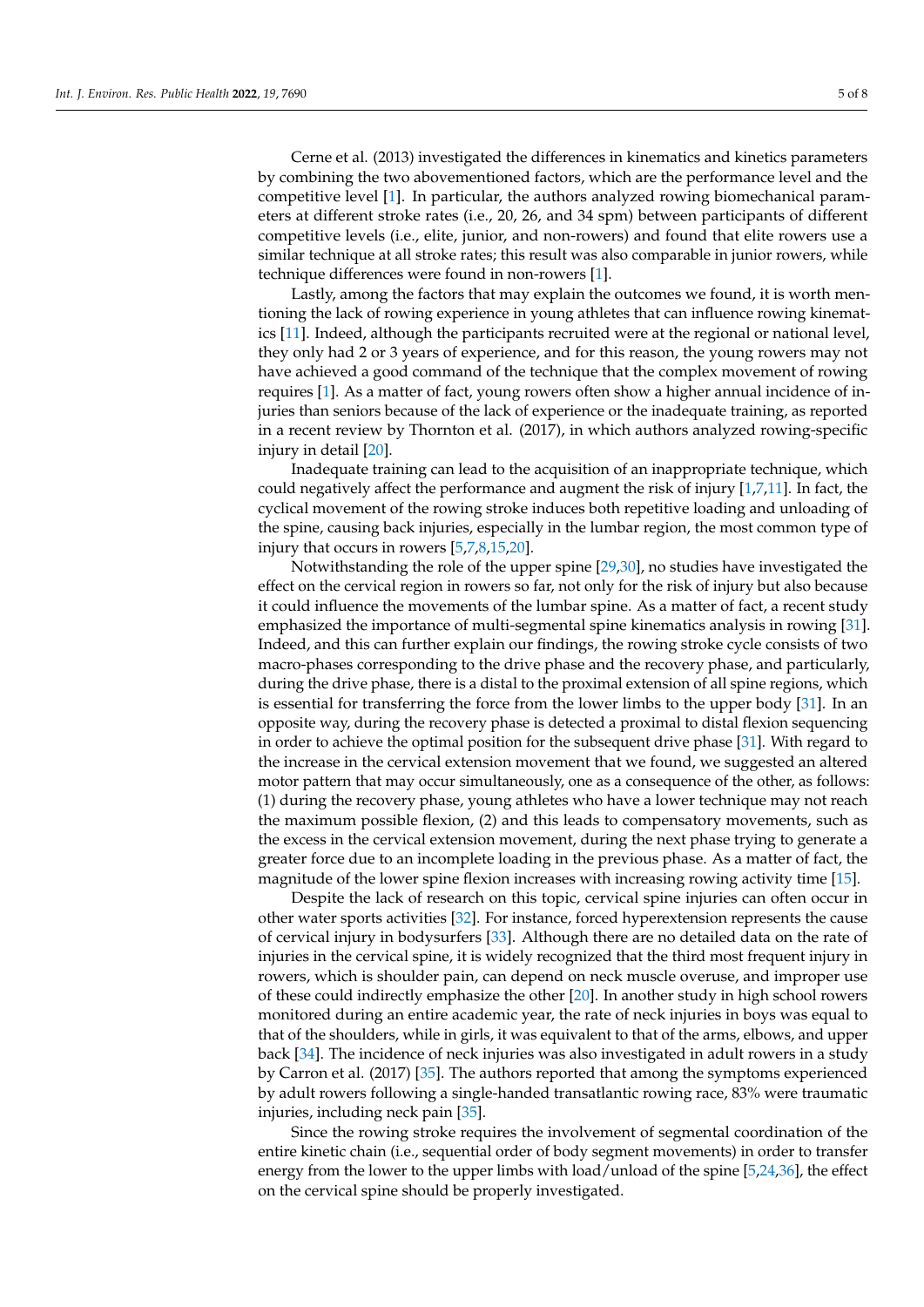## **5. Conclusions**

Based on our outcomes, we can summarize that young rowers showed changes in cervical ROM according to stroke rate. Specifically, cervical extension increases as the stroke rate increases. It should be noted that between the test sessions at 20 and 30 spm, a rest period of 5 min was given; therefore, the result found can only be linked to the biomechanical model adopted by the young rowers.

Based on our findings, the lower control of the head during the rowing stroke cycle can lead to higher compensation of the head, increasing the effort and influencing sports performance and the risk of injury.

Due to the importance of joint ROM both on performance and prevention of injuries [\[37](#page-7-9)[,38\]](#page-7-10), further research is needed to clarify the relationship between cervical movements and performance, as well as to examine the implications of cervical spine injuries, as already investigated in other sports [\[39–](#page-7-11)[41\]](#page-7-12). In particular, it is widely recognized that, in young athletes, the prevention of injuries and the search for the optimal technique for obtaining the maximum possible performance are fundamental characteristics in sport [\[42–](#page-7-13)[44\]](#page-7-14).

#### **6. Practical Implications**

The preliminary results of this study reveal a practical implication for coaches. In fact, they suggest that, right from the beginning, it would be appropriate to pay attention to the biomechanics of the rowing stroke cycle in young athletes who approach this sport. Indeed, the acquisition of a technique without compensatory movements could favor the improvement of the skill in a more rapid and efficient way. Moreover, this approach prevents its later correction, which may be more strenuous and, among other things, exposes young athletes to a higher risk of injury.

#### **7. Strength and Limitations**

We acknowledge the following limitations of the study: the small sample size recruited and the study of the kinematics of the cervical spine limited to movements of a single plane and only for the upper spine without considering the other spine regions.

We would underline that this is a pilot study aimed to explore any potential variations in the kinematics of the cervical spine, in terms of cervical range of motion (ROM), at different stroke rates in young rowers. As it is the first step of the research, it is characterized by a small-sized sample, and it was conducted in order to allow any modification of the main study and to plan the best protocol. Hence, based on our results, we would suggest that for further studies on this topic, it should also be useful to record data relating to angular velocity and angular acceleration of the cervical spine.

However, beyond the limitations of the study, it should be highlighted that biomechanics analysis in the sagittal plane during the rowing stroke cycle is basal to study and improve movement strategy with the aim of obtaining the best performance and preventing the risk of injury in rowers [\[31,](#page-7-3)[45\]](#page-7-15); no previous studies have ever been carried out to evaluate the kinematics of cervical spine in rowers, and this represents the major novelty of the present research.

**Author Contributions:** Conceptualization, G.M.; data curation, V.G., D.Z. and K.F.; methodology, D.Z. and G.M.; project administration, A.P. (Antonio Palma) and A.P. (Antonino Patti); supervision, A.P. (Antonio Palma) and A.P. (Antonino Patti); validation, A.B., S.P. and G.B.; writing—original draft, V.G.; writing—review & editing, A.B. and D.Z. All authors have read and agreed to the published version of the manuscript.

**Funding:** This research received no external funding.

**Institutional Review Board Statement:** The study was conducted in accordance with the Declaration of Helsinki, and approved by the Bioethics Committee of the University of Palermo (n. 59/2021).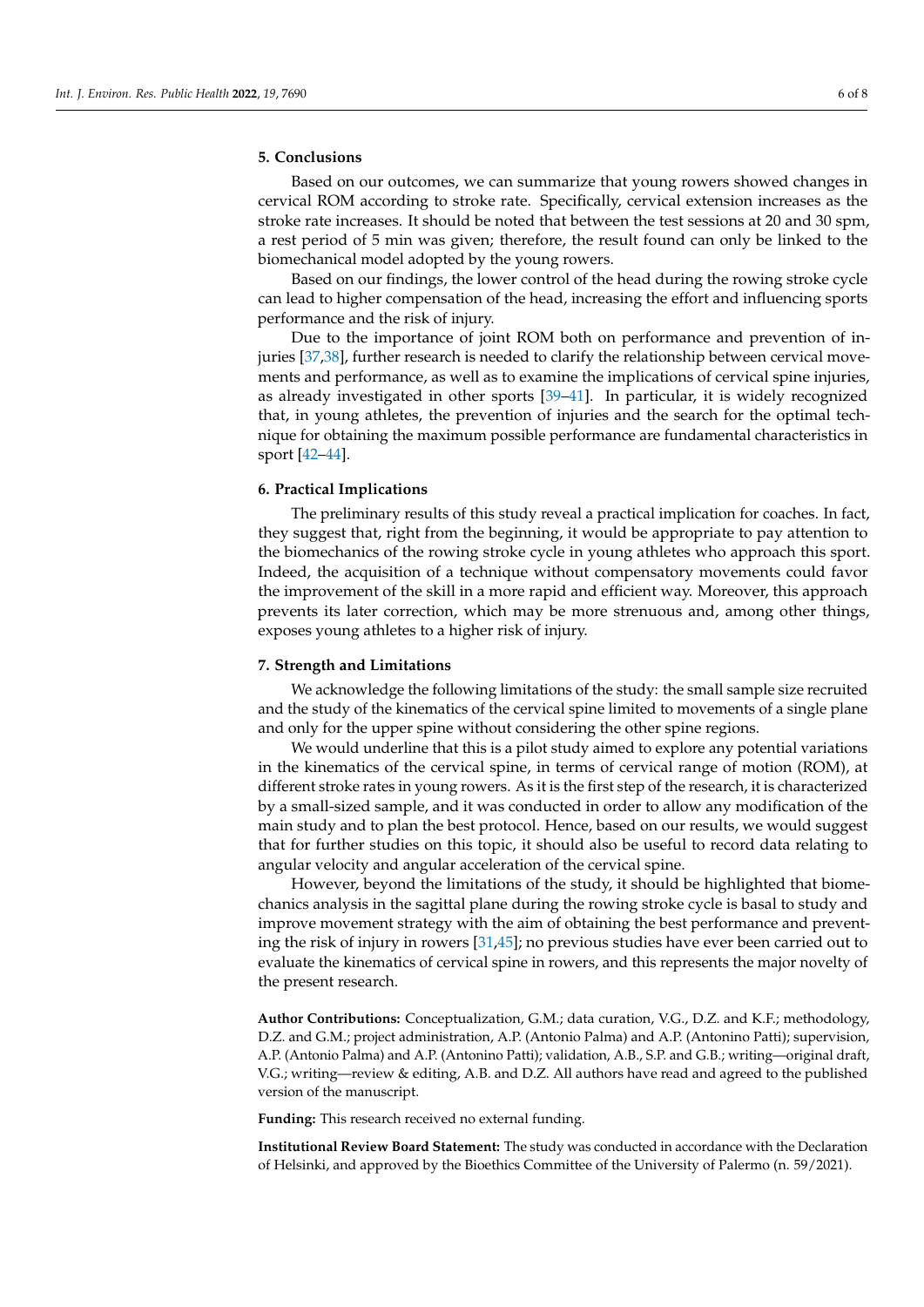**Informed Consent Statement:** Informed consent was obtained from all subjects involved in the study.

**Data Availability Statement:** Data available on request.

**Conflicts of Interest:** The authors declare no conflict of interest.

#### **References**

- <span id="page-6-0"></span>1. Cerne, T.; Kamnik, R.; Vesnicer, B.; Zganec Gros, J.; Munih, M. Differences between elite, junior and non-rowers in kinematic and kinetic parameters during ergometer rowing. *Hum. Mov. Sci.* **2013**, *32*, 691–707. [\[CrossRef\]](http://doi.org/10.1016/j.humov.2012.11.006) [\[PubMed\]](http://www.ncbi.nlm.nih.gov/pubmed/23756001)
- 2. Mackenzie, H.A.; Bull, A.M.; McGregor, A.H. Changes in rowing technique over a routine one hour low intensity high volume training session. *J. Sports Sci. Med.* **2008**, *7*, 486–491. [\[PubMed\]](http://www.ncbi.nlm.nih.gov/pubmed/24149955)
- 3. Cataldo, A.; Cerasola, D.; Russo, G.; Zangla, D.; Traina, M. Mean power during 20 sec all-out test to predict 2000 m rowing ergometer performance in national level young rowers. *J. Sports Med. Phys. Fitness* **2015**, *55*, 872–877. [\[PubMed\]](http://www.ncbi.nlm.nih.gov/pubmed/24921619)
- <span id="page-6-1"></span>4. Maestu, J.; Jurimae, J.; Jurimae, T. Monitoring of performance and training in rowing. *Sports Med.* **2005**, *35*, 597–617. [\[CrossRef\]](http://doi.org/10.2165/00007256-200535070-00005)
- <span id="page-6-2"></span>5. Arumugam, S.; Ayyadurai, P.; Perumal, S.; Janani, G.; Dhillon, S.; Thiagarajan, K.A. Rowing Injuries in Elite Athletes: A Review of Incidence with Risk Factors and the Role of Biomechanics in Its Management. *Indian J. Orthop.* **2020**, *54*, 246–255. [\[CrossRef\]](http://doi.org/10.1007/s43465-020-00044-3)
- <span id="page-6-4"></span><span id="page-6-3"></span>6. McGregor, A.H.; Anderton, L.; Gedroyc, W.M. The trunk muscles of elite oarsmen. *Br. J. Sports Med.* **2002**, *36*, 214–217. [\[CrossRef\]](http://doi.org/10.1136/bjsm.36.3.214) 7. Steer, R.R.; McGregor, A.H.; Bull, A.M. A comparison of kinematics and performance measures of two rowing ergometers. *J. Sports Sci. Med.* **2006**, *5*, 52–59.
- <span id="page-6-5"></span>8. Strahan, A.D.; Burnett, A.F.; Caneiro, J.P.; Doyle, M.M.; O'Sullivan, P.B.; Goodman, C. Differences in spinopelvic kinematics in sweep and scull ergometer rowing. *Clin. J. Sport Med.* **2011**, *21*, 330–336. [\[CrossRef\]](http://doi.org/10.1097/JSM.0b013e31821a6465)
- <span id="page-6-6"></span>9. Bernstein, I.A.; Webber, O.; Woledge, R. An ergonomic comparison of rowing machine designs: Possible implications for safety. *Br. J. Sports Med.* **2002**, *36*, 108–112. [\[CrossRef\]](http://doi.org/10.1136/bjsm.36.2.108)
- <span id="page-6-7"></span>10. McGregor, A.H.; Bull, A.M.; Byng-Maddick, R. A comparison of rowing technique at different stroke rates: A description of sequencing, force production and kinematics. *Int. J. Sports Med.* **2004**, *25*, 465–470. [\[CrossRef\]](http://doi.org/10.1055/s-2004-820936)
- <span id="page-6-8"></span>11. McGregor, A.H.; Patankar, Z.S.; Bull, A.M. Spinal kinematics in elite oarswomen during a routine physiological "step test". *Med. Sci. Sports Exerc.* **2005**, *37*, 1014–1020. [\[PubMed\]](http://www.ncbi.nlm.nih.gov/pubmed/15947728)
- <span id="page-6-9"></span>12. Buckeridge, E.M.; Bull, A.M.; McGregor, A.H. Biomechanical determinants of elite rowing technique and performance. *Scand. J. Med. Sci Sports.* **2015**, *25*, e176–e183. [\[CrossRef\]](http://doi.org/10.1111/sms.12264) [\[PubMed\]](http://www.ncbi.nlm.nih.gov/pubmed/25039605)
- <span id="page-6-10"></span>13. Wilson, F.; Gissane, C.; McGregor, A. Ergometer training volume and previous injury predict back pain in rowing; strategies for injury prevention and rehabilitation. *Br. J. Sports Med.* **2014**, *48*, 1534–1537. [\[CrossRef\]](http://doi.org/10.1136/bjsports-2014-093968) [\[PubMed\]](http://www.ncbi.nlm.nih.gov/pubmed/25257230)
- 14. Nugent, F.J.; Vinther, A.; McGregor, A.; Thornton, J.S.; Wilkie, K.; Wilson, F. The relationship between rowing-related low back pain and rowing biomechanics: A systematic review. *Br. J. Sports Med.* **2021**, *55*, 459–468. [\[CrossRef\]](http://doi.org/10.1136/bjsports-2020-102533) [\[PubMed\]](http://www.ncbi.nlm.nih.gov/pubmed/33397675)
- <span id="page-6-20"></span>15. Ng, L.; Campbell, A.; Burnett, A.; Smith, A.; O'Sullivan, P. Spinal Kinematics of Adolescent Male Rowers with Back Pain in Comparison with Matched Controls During Ergometer Rowing. *J. Appl. Biomech.* **2015**, *31*, 459–468. [\[CrossRef\]](http://doi.org/10.1123/jab.2015-0012)
- 16. Trompeter, K.; Weerts, J.; Fett, D.; Firouzabadi, A.; Heinrich, K.; Schmidt, H.; Brüggemann, G.-P.; Platen, P. Spinal and Pelvic Kinematics During Prolonged Rowing on an Ergometer vs. Indoor Tank Rowing. *J. Strength Cond. Res.* **2021**, *35*, 2622–2628. [\[CrossRef\]](http://doi.org/10.1519/JSC.0000000000003187)
- <span id="page-6-11"></span>17. McGregor, A.H.; Patankar, Z.S.; Bull, A.M. Longitudinal changes in the spinal kinematics of oarswomen during step testing. *J. Sports Sci Med.* **2007**, *6*, 29–35.
- <span id="page-6-12"></span>18. Rumball, J.S.; Lebrun, C.M.; Di Ciacca, S.R.; Orlando, K. Rowing injuries. *Sports Med.* **2005**, *35*, 537–555. [\[CrossRef\]](http://doi.org/10.2165/00007256-200535060-00005)
- <span id="page-6-13"></span>19. Battaglia, G.; Messina, G.; Giustino, V.; Zangla, D.; Barcellona, M.; Iovane, A.; Palma, A. Influence of Vertical Dimension of Occlusion on Peak Force During Handgrip Tests in Athletes. *Asian J. Sports Med.* **2018**, *9*, e68274. [\[CrossRef\]](http://doi.org/10.5812/asjsm.68274)
- <span id="page-6-14"></span>20. Thornton, J.S.; Vinther, A.; Wilson, F.; Lebrun, C.M.; Wilkinson, M.; Di Ciacca, S.R.; Orlando, K.; Smoljanovic, T. Rowing Injuries: An Updated Review. *Sports Med.* **2017**, *47*, 641–661. [\[CrossRef\]](http://doi.org/10.1007/s40279-016-0613-y)
- <span id="page-6-15"></span>21. Consiglieri, L.; Pires, E.B. An analytical model for the ergometer rowing: Inverse multibody dynamics analysis. *Comput. Methods Biomech. Biomed. Engin.* **2009**, *12*, 469–479. [\[CrossRef\]](http://doi.org/10.1080/10255840802687400) [\[PubMed\]](http://www.ncbi.nlm.nih.gov/pubmed/19308869)
- <span id="page-6-16"></span>22. Hofmijster, M.J.; Landman, E.H.; Smith, R.M.; Van Soest, A.J. Effect of stroke rate on the distribution of net mechanical power in rowing. *J. Sports Sci.* **2007**, *25*, 403–411. [\[CrossRef\]](http://doi.org/10.1080/02640410600718046) [\[PubMed\]](http://www.ncbi.nlm.nih.gov/pubmed/17365527)
- <span id="page-6-17"></span>23. Cohen, J. *Statistical Power Analysis for the Behavioral Sciences Lawrence Erlbaum Associates*; Routledge: London, UK, 1988.
- <span id="page-6-18"></span>24. Soper, C.; Hume, P.A. Towards an ideal rowing technique for performance : The contributions from biomechanics. *Sports Med.* **2004**, *34*, 825–848. [\[CrossRef\]](http://doi.org/10.2165/00007256-200434120-00003) [\[PubMed\]](http://www.ncbi.nlm.nih.gov/pubmed/15462614)
- 25. Baudouin, A.; Hawkins, D. A biomechanical review of factors affecting rowing performance. *Br. J. Sports Med.* **2002**, *36*, 396–402. [\[CrossRef\]](http://doi.org/10.1136/bjsm.36.6.396) [\[PubMed\]](http://www.ncbi.nlm.nih.gov/pubmed/12453833)
- 26. Miarka, B.; Dal Bello, F.; Brito, C.J.; Vaz, M.; Del Vecchio, F.B. Biomechanics of rowing: Kinematic, kinetic and electromyographic aspects. *J. Phys. Educ. Sport.* **2018**, *18*, 193–202. [\[CrossRef\]](http://doi.org/10.7752/jpes.2018.01025)
- <span id="page-6-19"></span>27. Hase, K.; Kaya, M.; Zavatsky, A.B.; Halliday, S.E. Musculoskeletal loads in ergometer rowing. *J. Appl. Biomechanics.* **2004**, *20*, 317–323. [\[CrossRef\]](http://doi.org/10.1123/jab.20.3.317)